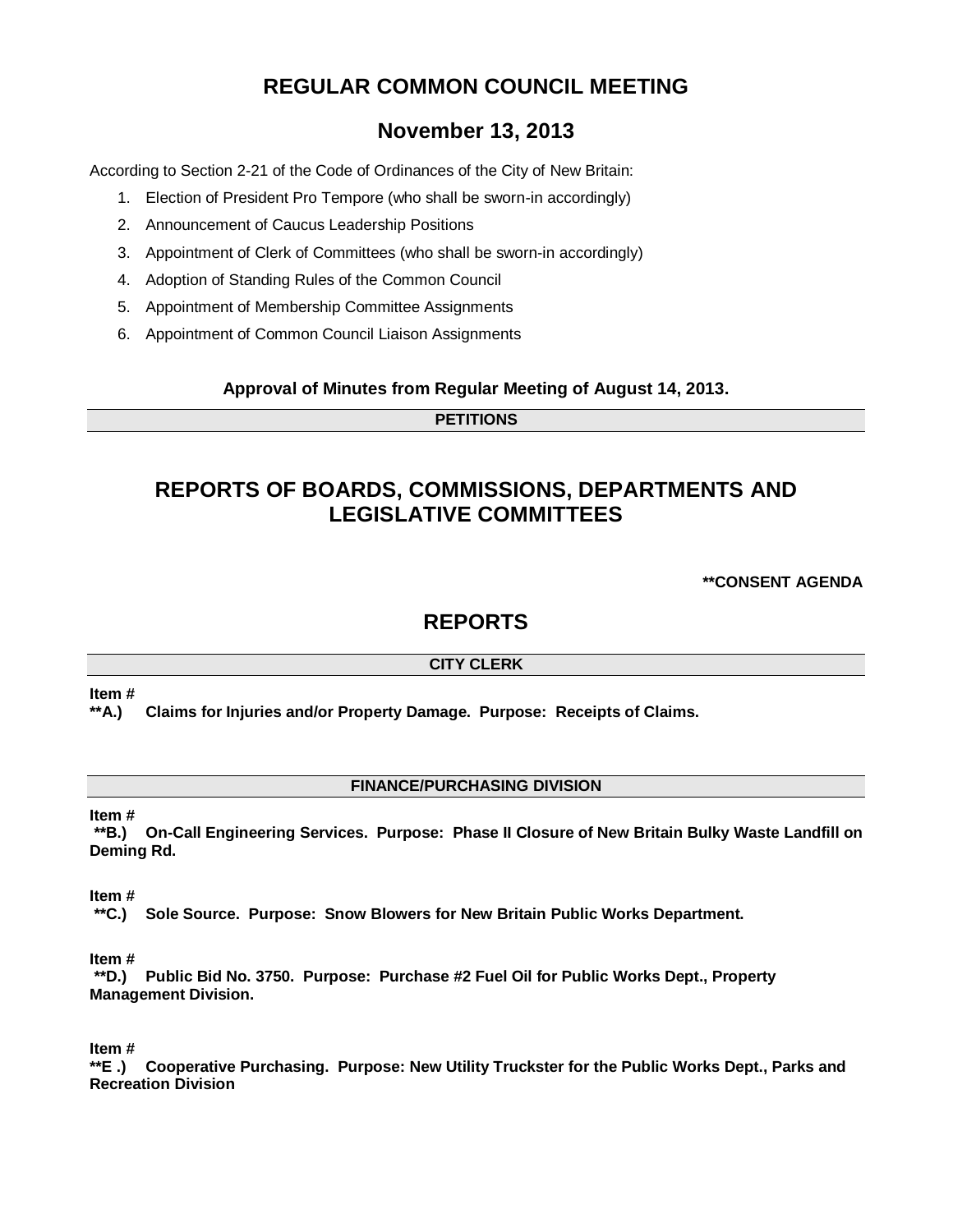#### **Item #**

**\*\*F.) Cooperative Purchasing. Purpose: Patrol Vehicles for the New Britain Police Dept.**

#### **Item #**

**\*\*G.) Cooperative Purchasing. Purpose: Patrol Vehicles for the New Britain Police Dept.**

#### **Item #**

**\*\*H.) On-Call Engineering Services. Purpose: Miscellaneous Park Projects.**

# **Item #**

**\*\*I.) On-Call Engineering Services. Purpose: Water Treatment Plant Lighting Retrofit.**

#### **Item #**

**\*\*J.) Cooperative Purchasing. Purpose: Dump Truck for the New Britain Public Works Dept.**

#### **TAX COLLECTOR**

#### **Item #**

**\*\*K.) Tax Abatements, Corrections and Refunds.** 

# **RESOLUTIONS**

#### **Item #**

**1.) Sole Source. Purpose: Authorization for Purchasing Agent to enter into sole source procurement for fire station alerting amplifiers, speakers, and cabling. S. Bielinski**

#### **Item #**

**2.) Sole Source. Purpose: Authorization for Purchasing Agent to enter into sole source procurement for emergency announcement and notification services. S. Bielinski**

#### **Item #**

**3.) Sole Source. Purpose: Authorization for Geographic Information System assistance associated with the HEARTBEAT public safety computer assisted dispatch system. S. Bielinski**

#### **Item #**

**4.) Sole Source. Purpose: Authorization for Purchasing Agent to enter into a sole source procurement for acquisition of mini-tablet computers and accessories for police officers. S. Bielinski** 

#### **Item #**

**5.) Emergency Management and Homeland Security Coordinating Council. Purpose: Mayor is authorized and directed to execute and deliver all documents on behalf of the City to carry out terms of agreements and documents. S. Bielinski, E. Magnuszewski, R. Centeno**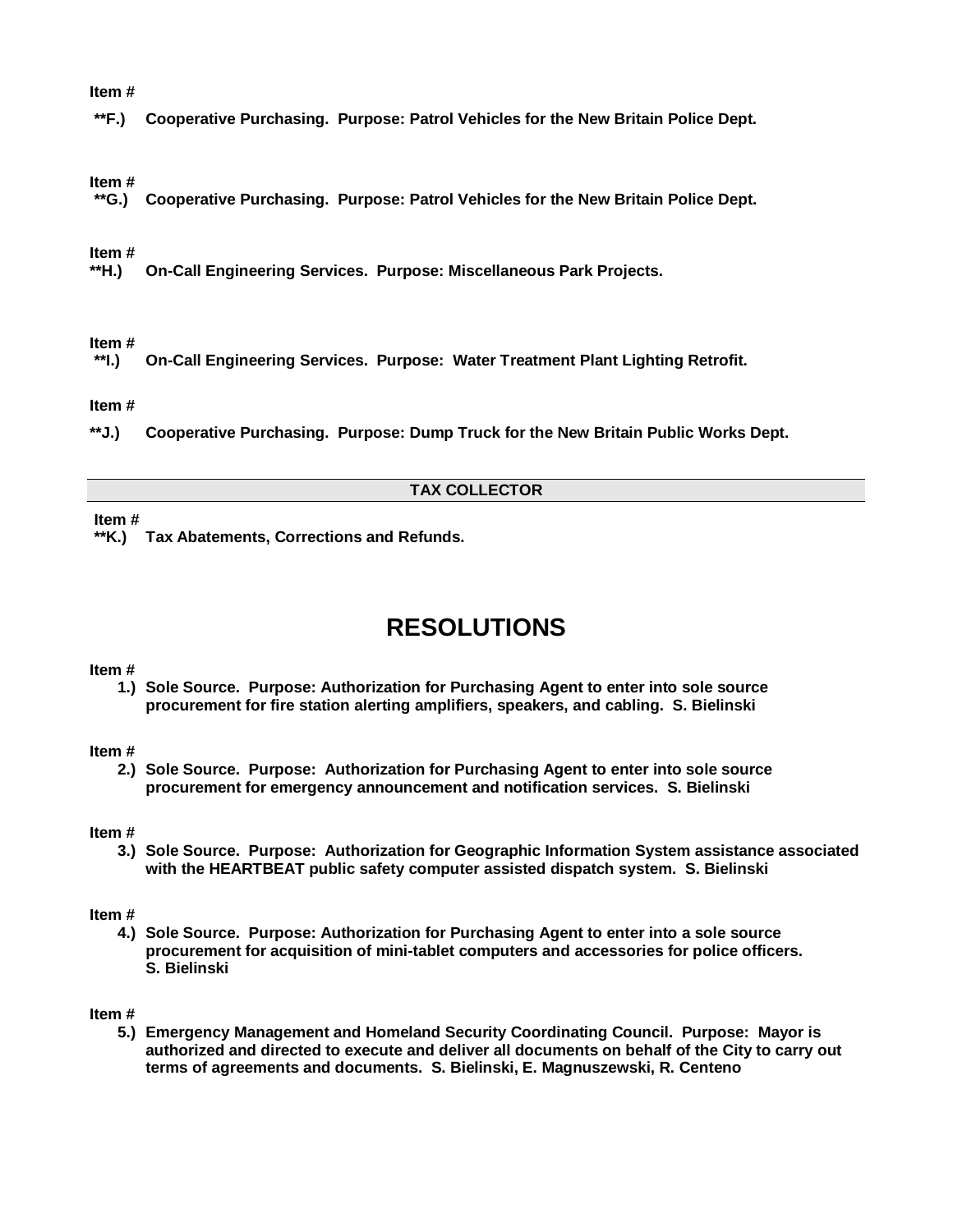#### **Item #**

**6.) Re-Appointments to the Mattabassett District Commission. M. Trueworthy, A. Platosz**

**Item #**

**7.) Approval of Agreement between the City of New Britain and Local 1186.**